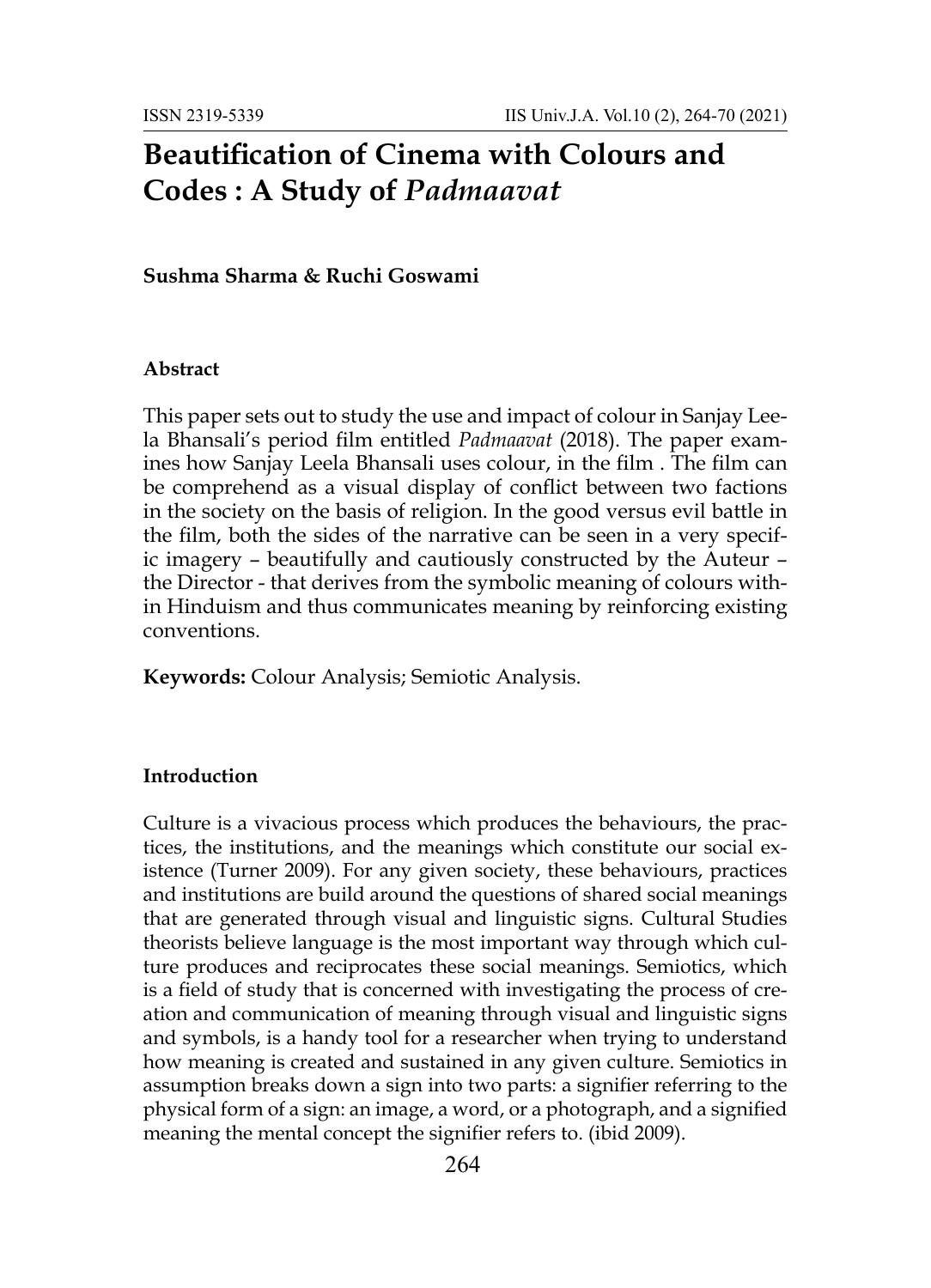Films are an important cultural product that emerges from within a society. And since they are a complex amalgamation of different systems of signification, the method of semiotic analysis makes for an appropriate method when conducting an academic inquiry into meaning creation and communication in films.

Cinema has developed its own visual language with a defined yet dynamic grammar and syntax. Film narratives express through own codes and conventions. The cinematic language can be understood as signifying systems that are used to establish social or narrative meanings. The signifier in the cinematic language includes the separate technologies and discourses of the camera, lighting, editing, set design, and sound, which all contribute to the creation of meaning (Turner, 2009). Thus the creation of meaning in a filmic text is through a complex mix of various systems of signification.

## **Objective**

To examine the wide usage of Colours and Codes in Sanjay Leela Bhansali›s *Padmaavat* and find out how meaning is derived using a definite color palette and to find out the symbolism of colors used in *Padmaavat*.

## **Colour as Sign**

The present research study examines how the films are beautified aesthetically with the use of colours . The use of colour in the way characters dress, also plays an important role as a sign in a film and has potential cultural connotations that demand an investigation. The use of specific colours in a film has a larger social and cultural context that it exists in and hence contributes in the creation of meaning.

Colour is synonymous with an expression of faith and beliefs (Verma, 2014). In a film, colour depicts itself in ways more than one. It can include set design, colourpalette, colour correction, and costume among many other manifestations. Swiss psychoanalyst Carl Jung (1875-1961) has been quoted as saying "Colors are the mother tongue of the subconscious".

Amongst the many tools and technical conventions that can be used to create meaning in films, is the use of colour. Films are an audio-visual medium and the use of colour in films plays an important role in the creation of meaning. According to a study colours can help get a message across that would otherwise be difficult to express - and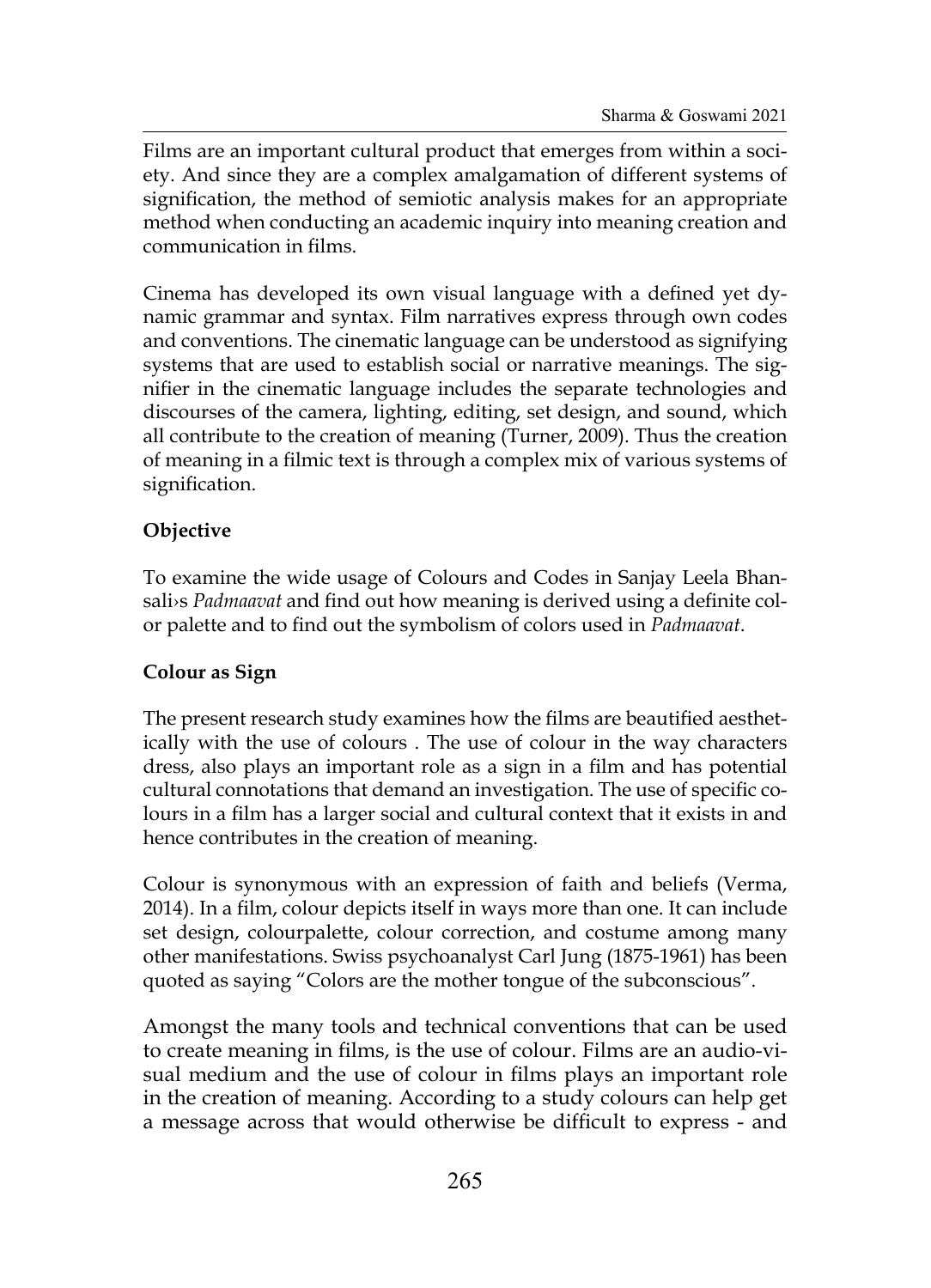IIS Univ.J.A. Vol.10 (2), 264-70 (2021)

perhaps appear less credible in words alone" (Fraser and Banks, 2004). They tend to strengthen and improve (or negate) the message being delivered. In the Indian context, the symbolism of colour stands out and pedals every aspect of life; be it religion, politics, festivals, etc.

### **Colour Analysis of** *Padmaavat*

According to Saussure, a sign consists of a signifier (the form which the sign takes) and the signified (the concept or values it represents). In the film, a variety of signs have been employed for the construction of meaning in the narrative. These signs are the camera work which includes shot sizes, camera angles, and camera movements as well as dialogues, set design, costumes, colourand music.

For the purpose of brevity, this research paper focuses on the use of colour in the costumes of the characters as they navigate through important plot points of the film's narrative design. The opening credits are saffron in colour. **Saffron,** considered the most sacred colour in Hinduism, represents fire and as impurities are burnt by fire, this colour symbolises purity. It also represents religious abstinence, seen largely adorned by ascetics and yogis. This colours connotation has a sacred meaning in Hinduism. It is the colour of holy men who have renounced the world (Verma, 2014). Thus, with the use of **Saffron** in the opening titles, Bhansali is setting the stage for the film as pure and true. The very next scene in the film opens in a desolate land (Afghanistan) where villainous plots against India are being developed by the ‹barbarians› Khilji Clan.

Enter the main antagonist of the film, Alauddin Khilji, dressed in all black. Throughout the film except for certain situations, the character of Alauddin is always seen dressed in black. It is important to recall here, that the colour black is considered a colour of ostracisation, of evil. It symbolises the ‹other›. With the dominant use of black on Alauddin and later on for his army as well, they are portrayed as the ‹other›, the unwanted. Another symbolism associated with the colour black is that of mourning, thus painting and portraying Alauddin Khilji›s characters as the bringer of pain and death, person that is pure evil. The only break from this dark imagery is in the colours that the character of Mehrunnissa is draped in. Amongst all the darkness, **Mehrunnisa›s attire** and her presence is like a shining beacon, while she is draped in a deep red colour that seems to engulf her, thus leading the audience to conclude that she is unlike the uncouth Khiljis she is surrounded with. The pervasive use of the colour black in Alauddin's introductory scene cannot be more in contrast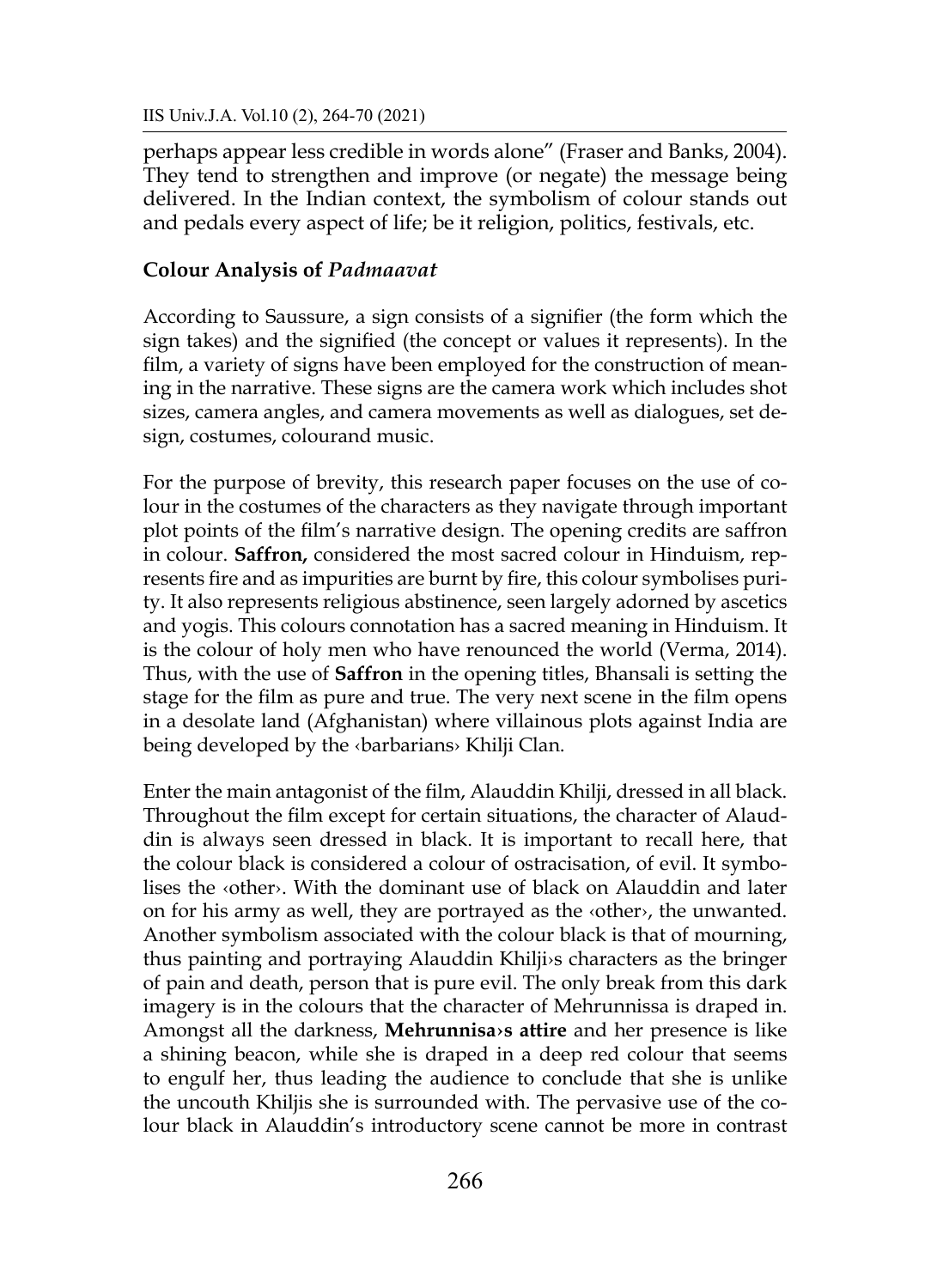with the off-white (almost white) that Padmavati›s character wears in her introductory scene.

Thus, it can be argued that the use of specific colours in the film›s visual universe becomes more than an aesthetic decision and moves into the realm of using colours as signs that signify explicit ideas and concepts that Bhansali strives to construct in the narrative of the film. The colour symmetry between the characters of Padmavati and Ratan Singh is not accidental and from the get go, lays the foundation, in the minds of the viewer, of the bond that Padmavati and Ratan Singh will share throughout the film; their love for one another and the special relationship that they›ll build together. This colour symmetry continues throughout the film. In the scene when after the wedding, Ratan Singh along with Padmavati returns to Chittor (Ratan Singh's kingdom), they meet Raghav Chetan, the king›s counsellor and guide (Rajguru). They are both wearing lighter shades with green headgear. In the case ofRatan Singh, it is a green turban while for Padmavati it is a green odhni (a separate piece of cloth worn by respectable women to cover their hair). The ghoomar dance sequence that follows, sees a momentary break in this tradition with Padmavati dressed in the colour red, a colour that indicates purity (Verma, 2014), thus signifying the purity of the new bride and the new queen of Chittor. The colour red is also the indicator of sensuality (Verma, 2014), and thus alludes to the sexual energy between the two characters (Padmavati and RatanSingh), foreshadowing the physical intimacy between the royal couple that follows after this sequence.

The contrast finds an echo in the sets of the palaces, forts and also the costumes of the people that inhabit them and continues in the battlefield too. While the Rajput Durban is well lit with use of bright colours and light coloured walls, the Khilji courtroom ambience is always dark with the use of much subdued colours. Thus, signifying the Khiljis as evil and the Rajputs as good and decent. This contrast is all the more unequivocal as not a single good deed is shown to be performed by Alauddin›s character and the Sultanate while on the other hand not a single bad deed is showcased on the Rajput side. This establishes and maintains a reading with the audience that the Rajputs never do any wrong or conversely, that no action by the Rajputs can ever be wrong.

Later, this becomes the backbone for the justification of the act of Jauhar. A film where colour plays such an important role, it is little wonder that a significant plot point of the film happens during Holi, the festi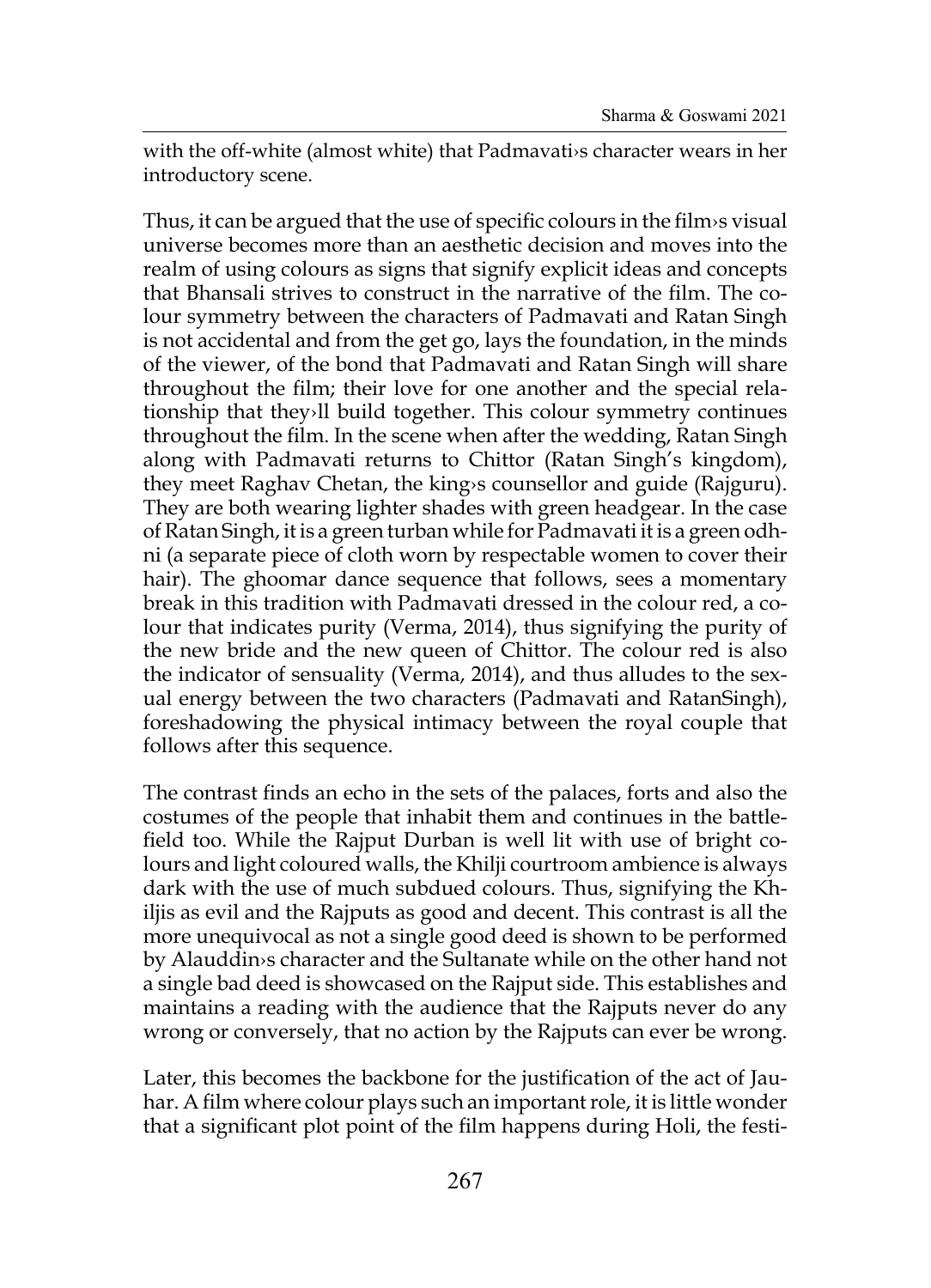IIS Univ.J.A. Vol.10 (2), 264-70 (2021)

val of colours. The shift in narrative is also emphasised by the change in colour donned by Alauddin, which for the first time is all-white. This can be read as a hint to the viewer that something important is about to happen. And it does happen in the form of Alauddin›s character smearing his entire face with saffron coloured gulal (holi colour). His saffronidised face symbolizes a peace mask that he is wearing in order to dupe the other side.

When Padmavati›s reflection is shown to Alauddin, her costume is white, a color which represents purity, cleanliness, peace and knowledge (Verma, 2014). So through the use of white, this act of being looked at by the 'other man' (Alauddin) is given the noble texture similar to a widow in Hindu society who sacrifices all beauty and colour in respect for a dead husband.

It is important to note here that Bhansali also uses the colour white in instances where there is an act of deception involved. While the character is dressed in white, putting on a facade of being friendly and benign, in reality there are ulterior motives that are being brewed and put to order.

After the kidnapping of Ratan Singh, Padmavati takes the decision to travel to Delhi (Khilji's Capital) in order to retrieve him. Her unorthodox decision stands out just as she stands out visually, in a saffron odhni, symbolising her sacrifice and establishing her moral superiority vis-a-vis other women who are all dressed in red. When the news of Padmavati travelling to Delhi reaches the injured Alauddin, he is seen wearing white while being tended to by his wife Mehrunnissa who is in the colour dark red. This is a throwback to the Padmavati and Ratan Singh disagreements, as the two characters have disagreements of their own over Padmavati. This also forebodes her intention to betray Alauddin. When Padmavati arrives in Delhi she is seen in a black shawl, signifying her plotting and scheming to free Ratan Singh. Accompanying her are 800 daasis, who in fact are 800 soldiers hiding beneath red odhnis which they discard to reveal their saffron coloured robes, symbolizing their renunciation of the world and their eventual suicidal mission. When Alauddin returns to Chittor with his army to capture Padmavati and all hope is lost, Padmavati seeks permission from Ratan Singh to do Jauhar (mass suicide by self-immolation). She is dressed in the colour saffron, like the Rajput warriors, symbolising her renunciation of the world and her ascension as a deity.

On one hand is the sea of **red** that the women including Pamavati are dressed in and on the other are Alauddin and his soldiers The red that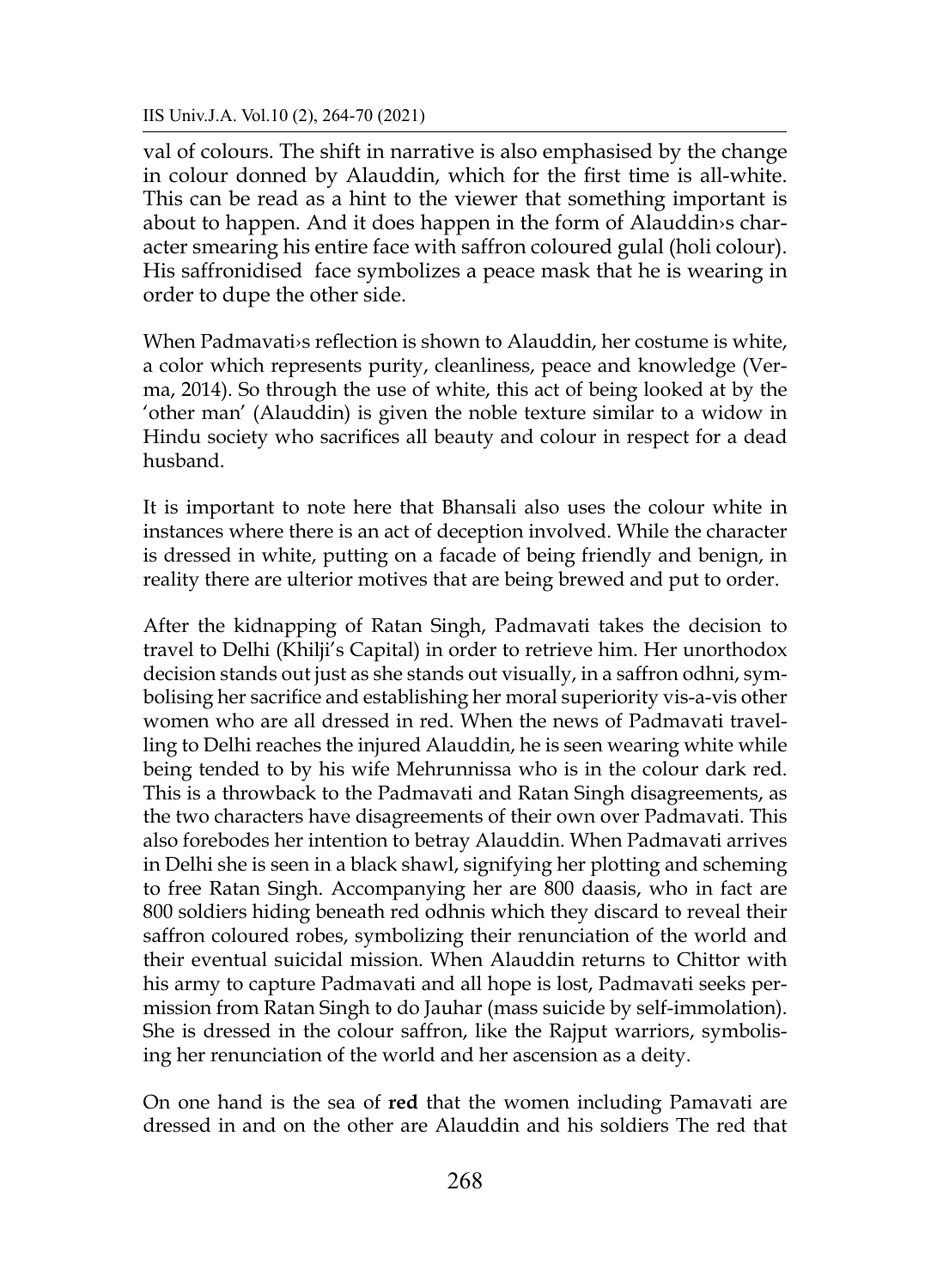the women are draped in, once again signifies their **purity and courage**, as they decide to enter the pyre and self-immolate themselves rather than outlive their male guardians. Even Padmavati's widow caretaker, who appears in shades of greys and blues throughout the film, is donning the colour red. Once the communal **fire** has been lit, what follows is a ten-minute choreographed sequence of Padmavati and the other women of the fort, all dressed in red, perhaps their bridal attires, walking with glassy eyes and a steely resolve towards the jauhar kund. Their faces are radiant with saffron glow from flames of the pyre. The slow motion shots, the choreographed movement and the use of a specific colour palette all contribute towards making the climax sequence one that the audience cannot help but marvel at. The last shot of the film sees the silhouette of Padmavati engulfed in the **saffron colour of the pyre,** thus symbolising, as per Padmavati's character 'ultimate victory for Chittor and the biggest defeat for Alauddin.

### **Conclusion**

A thorough reading of *Padmaavat* as a visual text and his use of colour in the film›s narrative reveals that Bhansali has used a very specific colour palette. The purpose of the colour palette goes beyond the obvious understanding that it is a decision made to increase the aesthetic appeal of the film. Apart from creating a visually cohesive design, the carefully thought out use of colour contributes to the final audience takeaway. By choosing colours that signify defined ideas and thoughts in the dominant collective psyche, Bhansali is able to construct as well as build upon meanings and associations for the various characters. This use of colour, adds another layer of meaning that the audience deciphers subconsciously. The audience comes to abhor the character of Alauddin not solely on the narrative, but also by the subliminal messages being conveyed through the use of colour that paint him as the other; as someone to be detested and frowned upon. Similarly, the characters of Ratan Singh and Padmavati garner praise and appreciation as the colours they are draped in associate them with purity, dignity and sacr ifice. Bhansali uses colours that have precise connotations and associations and thus is able to construct identities and an understanding of which, the audience latches on to instantly. However a detailed understanding of the film in this context requires a separate investigation, a fresh research paper altogether.